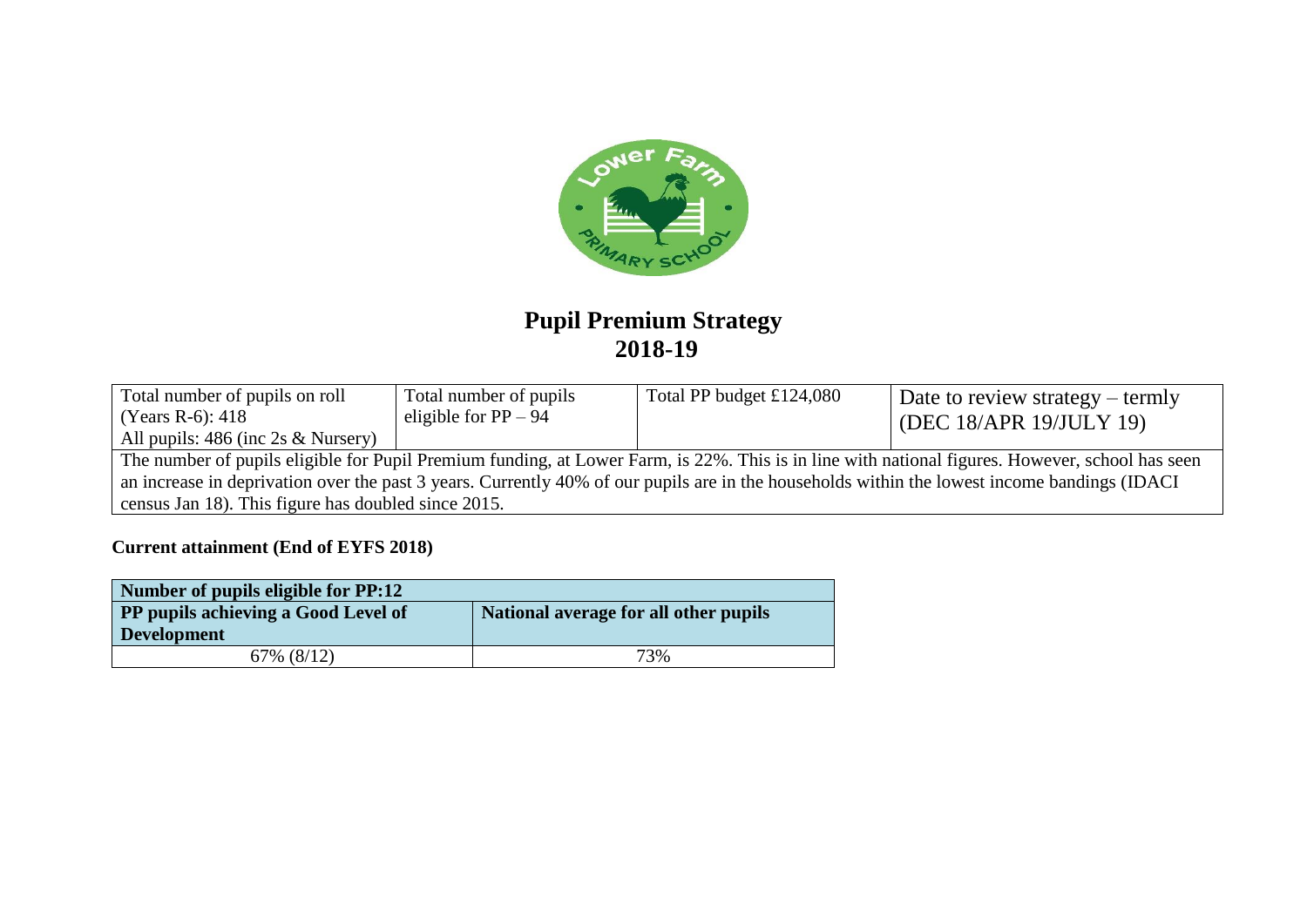## **Current attainment (Year 1 Phonics Check 2018)**

| Number of pupils eligible for PP: 8 |                                       |
|-------------------------------------|---------------------------------------|
| PP pupils passing the Phonics Check | National average for all other pupils |
| 100% (8/8)                          | 84%                                   |

**Current attainment (End of KS1 2018)**

| Number of pupils eligible for PP: 15 | PP pupils achieving expected standard | National average for all other pupils |
|--------------------------------------|---------------------------------------|---------------------------------------|
| <b>Reading</b>                       | $60\% (9/15)$                         | 78%                                   |
|                                      | an increase of 14% compared to 2017   |                                       |
| Writing                              | 53% (8/15)                            | 71%                                   |
|                                      | an increase of 22% compared to 2017   |                                       |
| <b>Maths</b>                         | $67\%$ (10/15)                        | 78%                                   |
|                                      | an increase of 21% compared to 2017   |                                       |

# **Current attainment (End of Key Stage 2 2018)**

| Number of pupils eligible for | PP Pupils achieving the expected standard, or | National average for all other pupils 2018 |
|-------------------------------|-----------------------------------------------|--------------------------------------------|
| <b>PP</b> : 14                | above                                         |                                            |
| <b>Reading</b>                | 79% (11/14)                                   | 75%                                        |
|                               | increase of 33% compared to 2017              |                                            |
| Writing                       | 86% (12/14)                                   | 78%                                        |
|                               | increase of 29% compared to 2017              |                                            |
| <b>Maths</b>                  | $71\%$ (10/14)                                | 76%                                        |
|                               | increase of 35% compared to 2017              |                                            |
| <b>Combined</b>               | 71% (10/14)                                   | 64%                                        |
|                               | increase of 42% compared to 2017              |                                            |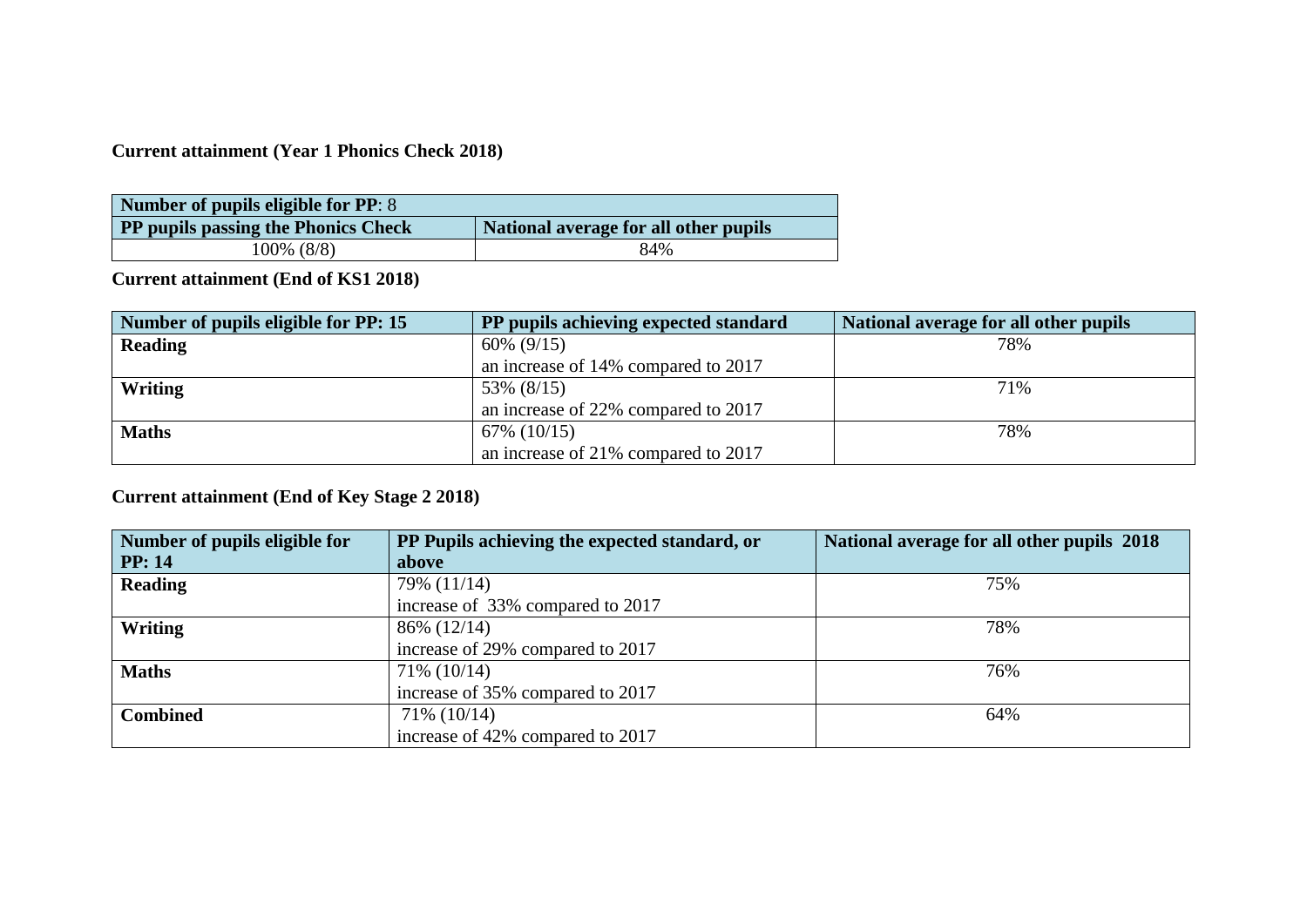### **Barrier to future attainment**

|              | In school barriers                                                                  |  |  |  |
|--------------|-------------------------------------------------------------------------------------|--|--|--|
| A            | Attendance being below 96%                                                          |  |  |  |
| B            | Reading for some children – inference skills $\&$ vocabulary due to not reading for |  |  |  |
|              | pleasure                                                                            |  |  |  |
| $\mathsf{C}$ | Children's social and emotional development                                         |  |  |  |
| D            | Low starting points on entry for some children in PSED and $C & L$                  |  |  |  |
| E            | Opportunities to access the arts and experiences in the wider world                 |  |  |  |

#### **Desired outcomes**

|              | <b>Desired outcomes</b>                                               | Success criteria<br>Green coding $-PP$<br>spend/action                                                                                                                            | Why the chosen<br>approach/pupil premium<br>spend                                                                                                                                                        | <b>How we monitor</b><br>it's effectiveness<br>and timeframe                  | <b>Staff lead</b>                |
|--------------|-----------------------------------------------------------------------|-----------------------------------------------------------------------------------------------------------------------------------------------------------------------------------|----------------------------------------------------------------------------------------------------------------------------------------------------------------------------------------------------------|-------------------------------------------------------------------------------|----------------------------------|
| $\mathsf{A}$ | To ensure attendance of PP<br>pupils continues to improve to<br>94.7% | PP attendance will be at least<br>94.7% by the end of the<br>academic year.<br>CGSM funded to lead on this<br>and work with families that<br>need support. EWO reviews<br>weekly. | To work with families to<br>ensure children's attendance<br>is above 94.7%, focus on<br>children who are eligible for<br>PP.<br>Home visits, where<br>necessary.<br>EWO involvement, where<br>necessary. | Weekly checks<br>Weekly meetings<br>with EWO<br>Attendance file -<br>evidence | <b>CGSM</b><br>Overseen<br>by HT |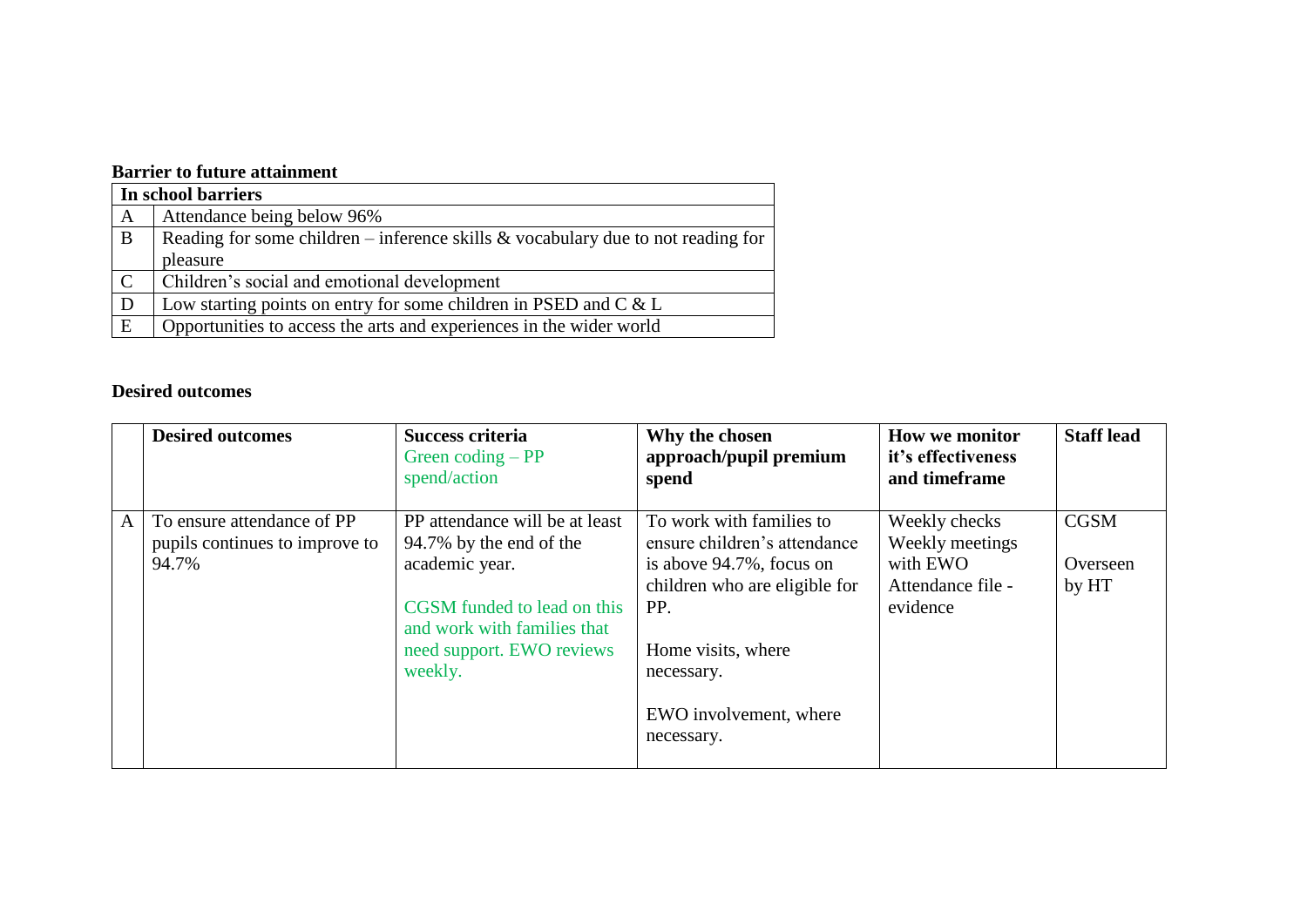| $\mathbf B$ | In Reading the progress of       | Any gaps between PP and            | Evidence indicates that one to      | Phase leaders/SLT to | Phase       |
|-------------|----------------------------------|------------------------------------|-------------------------------------|----------------------|-------------|
|             | disadvantaged pupils (not        | non-PP children will close (or     | one tuition can be effective,       | monitor progress     | leaders/SLT |
|             | including SEND pupils),          | be closing) and progress will      | on average accelerating             | towards attainment   |             |
|             | currently on roll, matches that  | be at least inline.                | learning by approximately           | termly.              | Overseen    |
|             | of other pupils. The progress of |                                    | five additional months'             |                      | by HT       |
|             | disadvantaged pupils from        | TA funding – intervention          | progress.                           | Teacher/TA           |             |
|             | different starting points        | in/out of class.                   | (Sutton Trust Toolkit)              | appraisals termly    |             |
|             | matches that of other pupils     | Targeted year groups (5 and        |                                     | and annually         |             |
|             | nationally.                      | 6) to be split into 3 to be        | Overall, the pattern is that        |                      |             |
|             |                                  | taught English and Maths-          | small group tuition is              | Case studies         |             |
|             |                                  | taught by qualified teachers.      | effective<br>(Sutton Trust Toolkit) | annually             |             |
|             |                                  | Year 6 booster groups.             |                                     |                      |             |
|             |                                  | All children benefit from          | It seems obvious that               |                      |             |
|             |                                  | better ratio.                      | reducing the number of pupils       |                      |             |
|             |                                  | Phase leaders time to track        | in a class will improve the         |                      |             |
|             |                                  | each child and the impact of       | quality of teaching and             |                      |             |
|             |                                  | intervention, regularly.           | learning, for example by            |                      |             |
|             |                                  | Time for SLT to scrutinise,        | increasing the amount of high       |                      |             |
|             |                                  | more closely, the reading that     | quality feedback or one to          |                      |             |
|             |                                  | is done at home                    | one attention learners receive.     |                      |             |
|             |                                  | <b>Advice from David Moss -</b>    | However, overall the                |                      |             |
|             |                                  | advisor for Literacy.              | evidence does not show              |                      |             |
|             |                                  | <b>Regular moderation/training</b> | particularly large or clear         |                      |             |
|             |                                  | in staff meetings.                 | effects, until class size is        |                      |             |
|             |                                  | Monitoring of learning             | reduced to under 20 or even         |                      |             |
|             |                                  | Year $6$ – daily practice focus    | below 15.                           |                      |             |
|             |                                  | changed.                           | (Following this info, we will       |                      |             |
|             |                                  | More opportunities for             | decrease the class size to          |                      |             |
|             |                                  | reading and comprehension in       | below $20$ )                        |                      |             |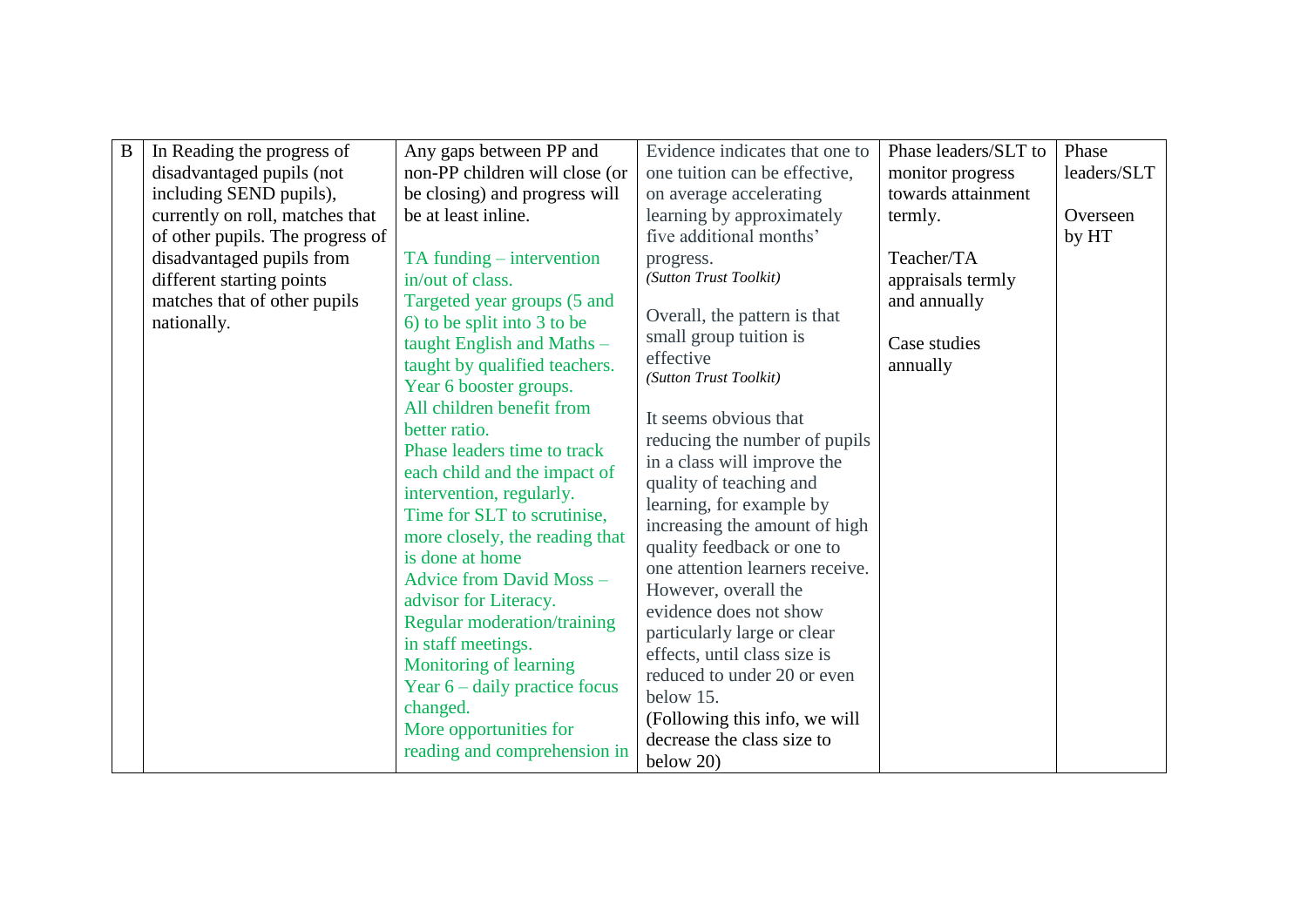|             |                                                                    | Year 6: looking at each type<br>of question specifically.                             | (Sutton Trust Toolkit)<br>Phonics approaches have<br>been consistently found to be<br>effective in supporting<br>younger readers to master the<br>basics of reading, with an<br>average impact of an<br>additional four months'<br>progress.<br>(Sutton Trust Toolkit)<br>Proven positive impact from<br>previous years (Lower Farm) |                                        |                   |
|-------------|--------------------------------------------------------------------|---------------------------------------------------------------------------------------|--------------------------------------------------------------------------------------------------------------------------------------------------------------------------------------------------------------------------------------------------------------------------------------------------------------------------------------|----------------------------------------|-------------------|
| $\mathbf C$ | For all children to feel safe and<br>secure and part of the school | PP pupils accessing Nurture<br>provision will show                                    | On average, SEL<br>interventions have an                                                                                                                                                                                                                                                                                             | <b>Behaviour</b> audits<br>half termly | <b>CGSM</b>       |
|             | environment.                                                       | improvements in Boxall<br>Profile developmental                                       | identifiable and significant<br>impact on attitudes to                                                                                                                                                                                                                                                                               | <b>Boxall Profile</b>                  | Overseen<br>by HT |
|             | Focussed work to take place<br>with children who have social       | strands.                                                                              | learning, social relationships<br>in school, and attainment                                                                                                                                                                                                                                                                          | evidence at the start,<br>and end, of  |                   |
|             | and/or emotional difficulties.                                     | Red behaviour<br>incidences/exclusions will                                           | itself (four months' additional<br>progress on average).                                                                                                                                                                                                                                                                             | intervention                           |                   |
|             |                                                                    | show improvement over time.                                                           | (Sutton Trust Toolkit)                                                                                                                                                                                                                                                                                                               | Feedback from<br>pupils/parents        |                   |
|             |                                                                    | Impact in attainment for these<br>pupils, once the Nurture<br>provision is completed. |                                                                                                                                                                                                                                                                                                                                      |                                        |                   |
|             |                                                                    |                                                                                       |                                                                                                                                                                                                                                                                                                                                      |                                        |                   |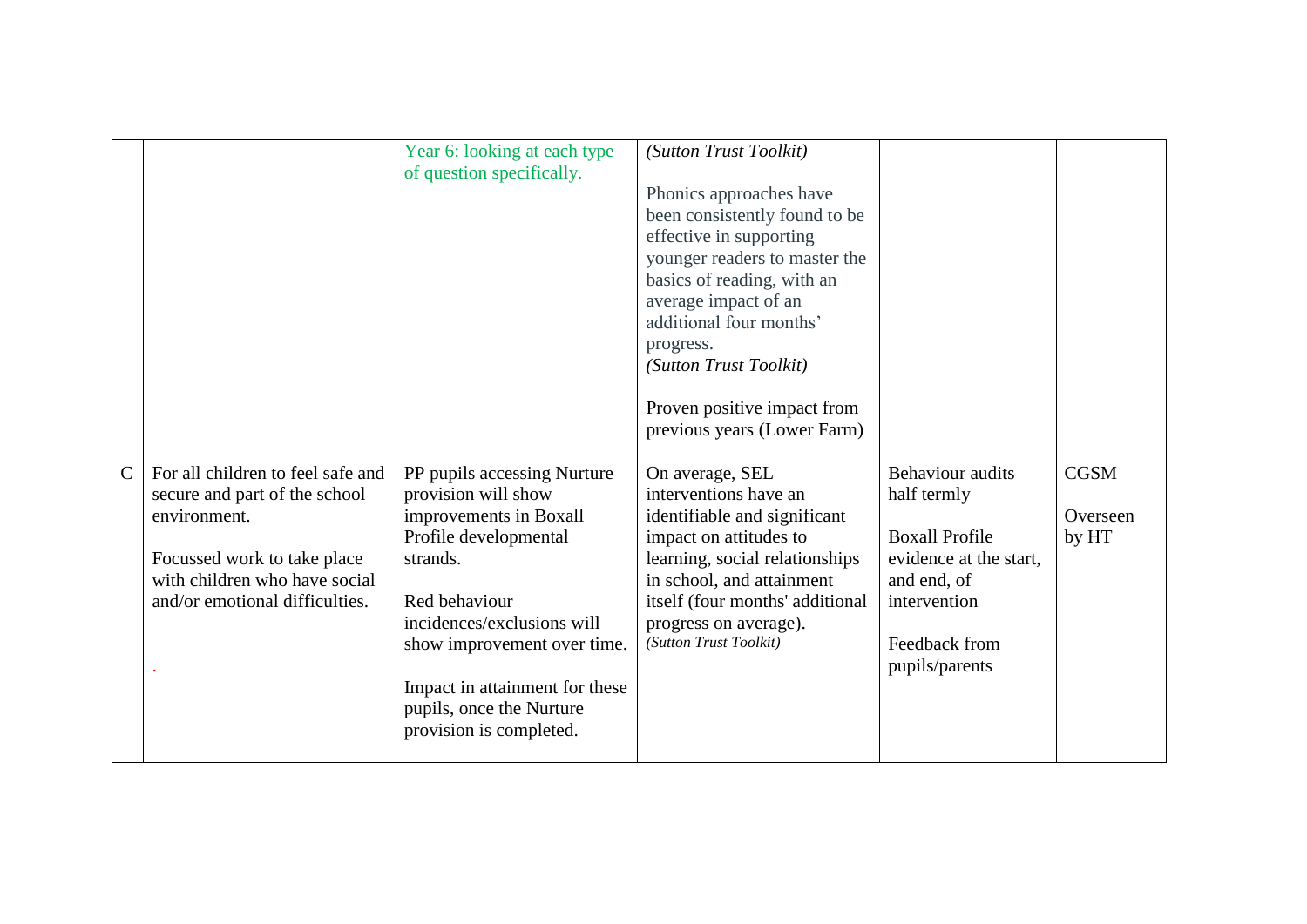|   |                                                                                                                                           | Support with cost of uniform<br>and trips etc<br><b>CGSM</b> and experienced<br>Pastoral Mentor working with<br>individuals and small groups.<br>$CGSM - attenuance$ and<br>punctuality<br>Teachers - extra curricular<br>clubs<br><b>SLT</b> time for 'Reflections'<br>Nurture house                                                                                                  |                                                                                                                                                                                                                                                                                                                                                                                                                                                         |                                            |                                            |
|---|-------------------------------------------------------------------------------------------------------------------------------------------|----------------------------------------------------------------------------------------------------------------------------------------------------------------------------------------------------------------------------------------------------------------------------------------------------------------------------------------------------------------------------------------|---------------------------------------------------------------------------------------------------------------------------------------------------------------------------------------------------------------------------------------------------------------------------------------------------------------------------------------------------------------------------------------------------------------------------------------------------------|--------------------------------------------|--------------------------------------------|
| D | For all EYFS PP children with<br>no additional needs to make<br>good progress in CL & PSED<br>(at least 3 steps during<br>Reception year) | Pupils eligible for PP funding<br>make, at least, expected<br>progress in CL and are, at<br>least in-line with national.<br>Those with a low starting<br>point, make more than<br>expected (at least 3.5 steps)<br>during Reception year)<br><b>SALT</b> training for EYFS staff<br>Time for staff to screen<br>children<br>Workshops for parents to<br>support their learning at home | High ratio of TA support in<br>reception, which includes the<br>development of language<br>through small group work.<br>(Overall, the pattern is that<br>small group tuition is<br>effective - Sutton Trust Toolkit)<br>Phonics small group work<br>and daily interventions across<br>EYFS & KS1.<br>Phonics approaches have<br>been consistently found to be<br>effective in supporting<br>younger readers to master the<br>basics of reading, with an | EYFS data -<br>ongoing, analysed<br>termly | <b>EYFS</b><br>leader<br>Overseen<br>by HT |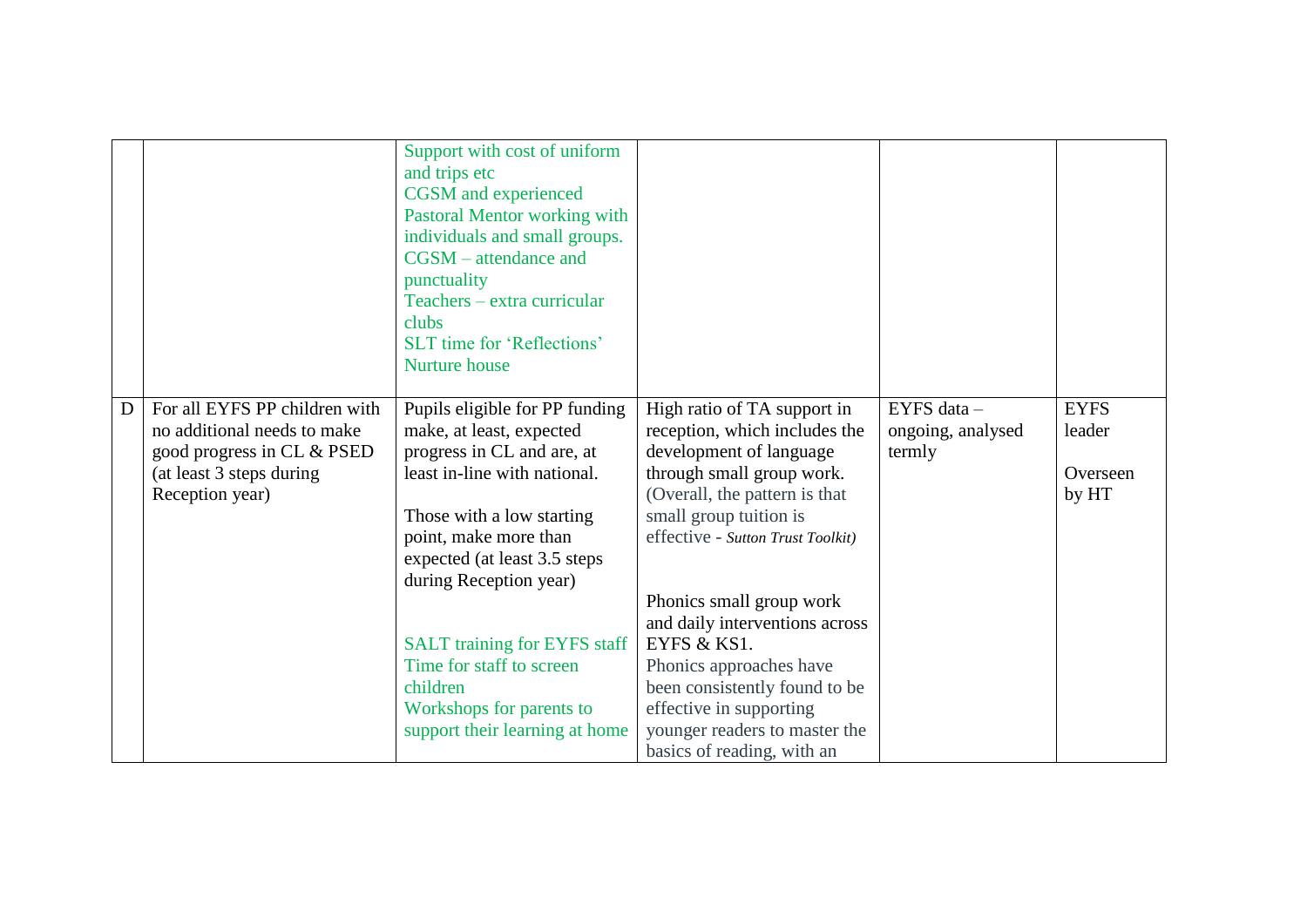|           |                               | Parent reading every<br>Thursday morning<br>Phonics taught in 4 groups<br>daily<br>2s- focused language work. -<br><b>Talking focus parent</b><br>workshops.<br>Talking/PSED tasks in<br>Nurture group afternoons<br>TA funding - extra TA in<br>Reception<br>Intervention groups-<br><b>Forest schools</b><br>Year 6 peer buddies | average impact of an<br>additional four months'<br>progress.<br>(Sutton Trust Toolkit)<br>Overall, the evidence<br>suggests that early years and<br>pre-school intervention is<br>beneficial. On average, early<br>years interventions have an<br>impact of five additional<br>months' progress, and appear<br>to be particularly beneficial<br>for children from low income<br>families.<br>(Sutton Trust Toolkit) |                    |            |
|-----------|-------------------------------|------------------------------------------------------------------------------------------------------------------------------------------------------------------------------------------------------------------------------------------------------------------------------------------------------------------------------------|---------------------------------------------------------------------------------------------------------------------------------------------------------------------------------------------------------------------------------------------------------------------------------------------------------------------------------------------------------------------------------------------------------------------|--------------------|------------|
|           |                               |                                                                                                                                                                                                                                                                                                                                    | Advice from speech and<br>language therapy service.                                                                                                                                                                                                                                                                                                                                                                 |                    |            |
|           |                               |                                                                                                                                                                                                                                                                                                                                    |                                                                                                                                                                                                                                                                                                                                                                                                                     | Bursar to monitor  |            |
| ${\bf E}$ | For children to experience a  | Children will experience                                                                                                                                                                                                                                                                                                           | Overall, studies of adventure                                                                                                                                                                                                                                                                                                                                                                                       |                    | <b>SBM</b> |
|           | wide range of activities that | school activities, including                                                                                                                                                                                                                                                                                                       | learning interventions                                                                                                                                                                                                                                                                                                                                                                                              | expenditure and    |            |
|           | will broaden their life       | trips and extra-curricular                                                                                                                                                                                                                                                                                                         | consistently show positive                                                                                                                                                                                                                                                                                                                                                                                          | number of pupils   | PP lead    |
|           | experiences, deepening        | clubs/activities and these will                                                                                                                                                                                                                                                                                                    | benefits on academic                                                                                                                                                                                                                                                                                                                                                                                                | accessing the PP   |            |
|           | learning.                     | have a positive impact on                                                                                                                                                                                                                                                                                                          | learning, and wider outcomes                                                                                                                                                                                                                                                                                                                                                                                        | $fund - annual$    | Overseen   |
|           |                               | their learning/social and                                                                                                                                                                                                                                                                                                          | such as self-confidence. On                                                                                                                                                                                                                                                                                                                                                                                         | analysis.          | by HT      |
|           |                               | emotional development.                                                                                                                                                                                                                                                                                                             | average, pupils who                                                                                                                                                                                                                                                                                                                                                                                                 |                    |            |
|           |                               |                                                                                                                                                                                                                                                                                                                                    | participate in adventure                                                                                                                                                                                                                                                                                                                                                                                            | PP lead to monitor |            |
|           |                               | This will be seen through $-$                                                                                                                                                                                                                                                                                                      | learning interventions appear                                                                                                                                                                                                                                                                                                                                                                                       | uptake of extra    |            |
|           |                               | improvement in                                                                                                                                                                                                                                                                                                                     | to make                                                                                                                                                                                                                                                                                                                                                                                                             | curricular         |            |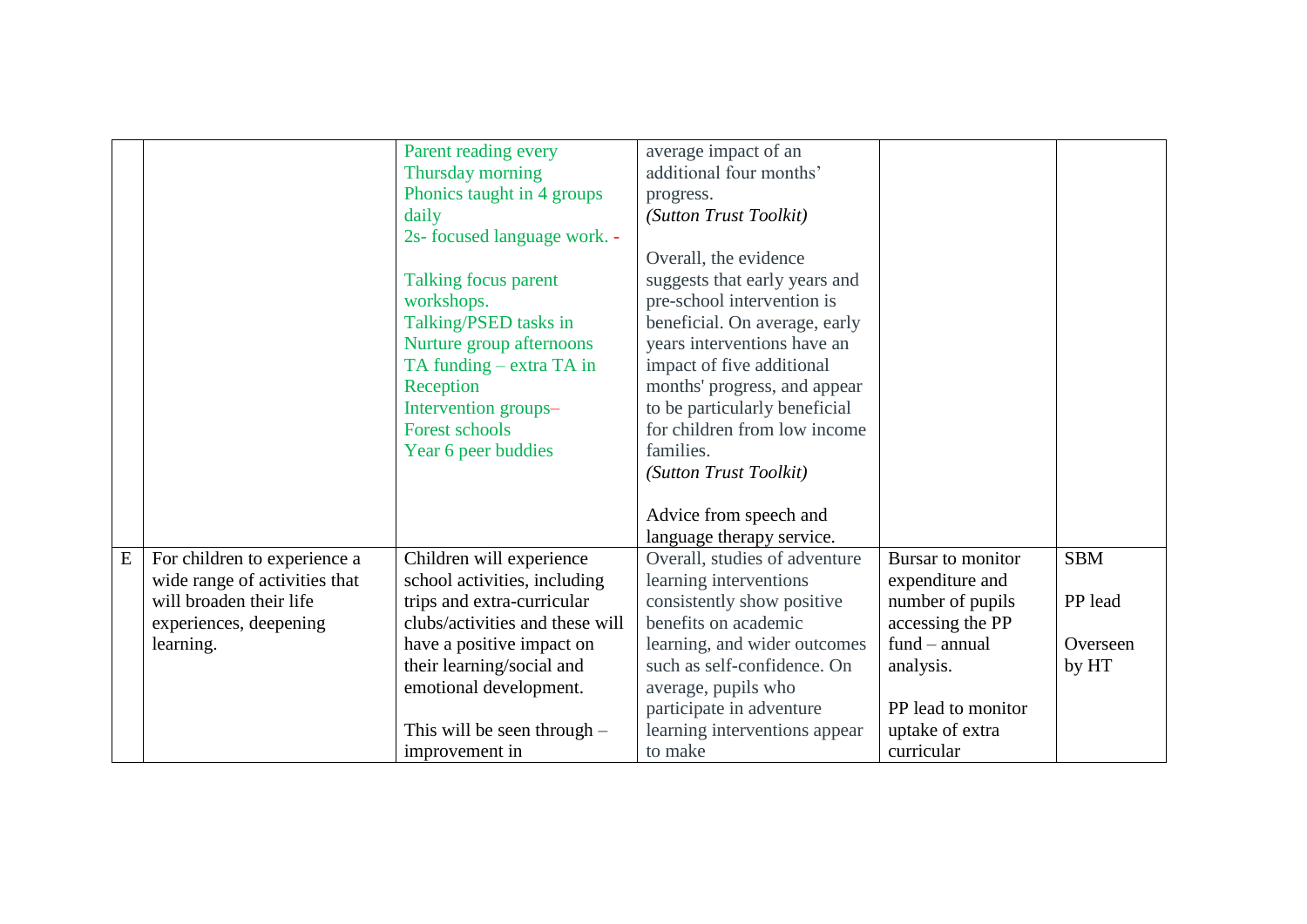| attendance/punctuality of<br>individuals; increase in<br>confidence $-$ playing to a<br>wider audience; immediate<br>impact on learning eg<br>creative writing is<br>improved/leadership and/or<br>social skills developed, some<br>PP children will be part of the<br>Prefects team/have areas of<br>responsibility within the<br>school.<br>Children will have the<br>opportunity to showcase their<br>talents that they practise<br>outside of school which will,<br>in turn, motivate others. | approximately three additiona<br>1 months' progress.<br>(Sutton Trust Toolkit)<br>'Playing a musical instrument<br>relieves stress, makes you<br>smarter, helps build<br>confidence, teaches patience,<br>fosters creativity, improves<br>memory, develops discipline<br>and gives you a sense of<br>achievement'.<br>Research cited in<br>http://www.shankarmahadevana<br>cademy.com/ | opportunities by PP<br>children.<br>PP lead/CGSM to<br>feedback on impact<br>of experiences<br>through<br>conversations with<br>children.<br>Extra curricular<br>clubs registers<br>Register of prefects<br>etc<br>Case studies |  |
|---------------------------------------------------------------------------------------------------------------------------------------------------------------------------------------------------------------------------------------------------------------------------------------------------------------------------------------------------------------------------------------------------------------------------------------------------------------------------------------------------|----------------------------------------------------------------------------------------------------------------------------------------------------------------------------------------------------------------------------------------------------------------------------------------------------------------------------------------------------------------------------------------|---------------------------------------------------------------------------------------------------------------------------------------------------------------------------------------------------------------------------------|--|
| Music tuition $-$ guitar lessons.<br>All trips, including<br>Pantomime and residential<br>visit $-50\%$ off.<br>First refusal for extra-<br>curricular activities.<br>Forest schools – extra<br>curricular activity specifically<br>for wider experiences.<br>PP lead to ensure eligible<br>families know their<br>entitlements                                                                                                                                                                   |                                                                                                                                                                                                                                                                                                                                                                                        |                                                                                                                                                                                                                                 |  |